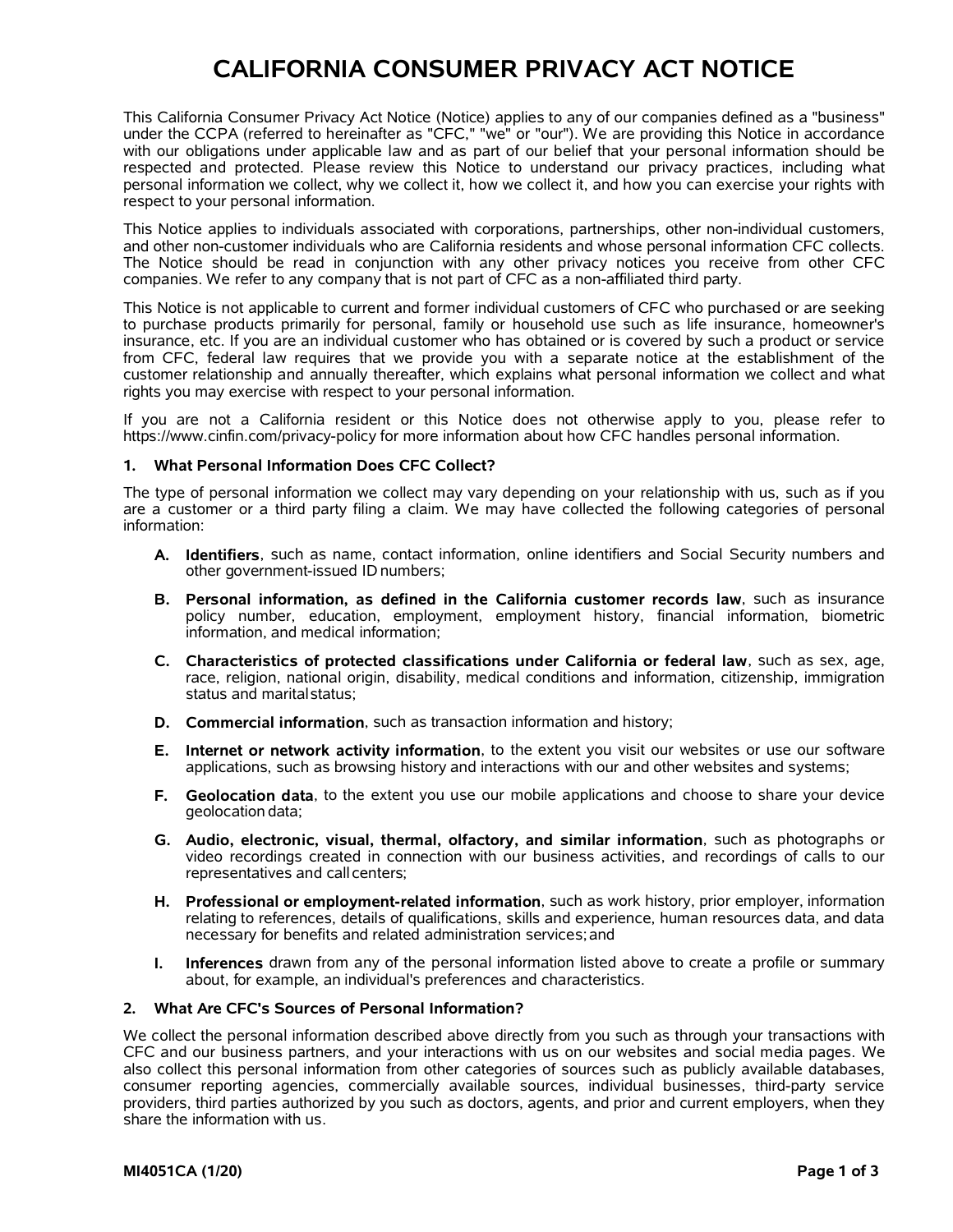# **3. How Does CFC Use Personal Information?**

Depending on your relationship with us, we may use the personal Information described above for the following purposes:

- to operate, manage, and maintain our business, such as to make insurance decisions, communicate with you and others as part of our business, provide our products and services, and maintainrecords;
- to develop and improve our products and services, such as to undertake quality and safety assurance measures, audit customer interactions, facilitate social sharing functionality, resolve complaints, and evaluate customerservice;
- for our employment and vendor management purposes;
- for security purposes, such as to maintain our facilities and infrastructure, protect against malicious, deceptive, or fraudulent activity, and conduct internal investigations;
- for monitoring purposes, such as to establish the existence of facts, maintain compliance with regulatory or self-regulatory practices, or for other purposes permissible under applicablelaw;
- to perform other necessary and appropriate internal functions, such as accounting and auditing;
- to report to credit bureaus;
- to conduct research, analytics, and data analysis, and for marketing purposes, such as to personalize, advertise, and market our products and services and administer contests and promotions, in accordance with applicable law;
- to comply with legal and regulatory requirements, defend legal claims, and assist with legal processes such as investigations, and regulatory requests, litigation, and arbitration;and
- for other legitimate purposes.

# **4. How Does CFC Share Personal Information?**

Depending on your relationship with us, we may share your personal information for the purposes described in Section 3 with the following categories of recipients: entities within the CFC family, including subsidiaries and affiliates; insurance and distribution parties; service providers; providers of internet-connected devices and associated software; governmental authorities and third parties involved in court action; parties to a merger or acquisition; and our business partners or other third parties as may be required and where we have obtained the appropriate authorization.

The following categories of personal information may have been disclosed as described above:

- **A. Identifiers**, such as name, contact information, online identifiers and Social Security numbers and other government-issued ID numbers;
- **B. Personal information, as defined in the California customer records law,** such as insurance policy number, education, employment, employment history, financial information, biometric information, and medical information;
- **C. Characteristics of protected classifications under California or federal law,** such as sex, age, race, religion, national origin, disability, medical conditions and information, citizenship, immigration status and marital status;
- **D. Commercial information**, such as transaction information and history;
- **E. Internet or network activity information**, to the extent you visit our websites or use our software applications, such as browsing history and interactions with our and other websites and systems;
- **F. Geolocation data**, to the extent you use our mobile applications and choose to share your device geolocation data;
- **G. Audio, electronic, visual, thermal, olfactory, and similar information**, such as photographs or video recordings created in connection with our business activities, and recordings of calls to our representatives and call centers;
- **H. Professional or employment-related information**, such as work history, prior employer, information relating to references, details of qualifications, skills and experience, human resources data, and data necessary for benefits and related administration services; and